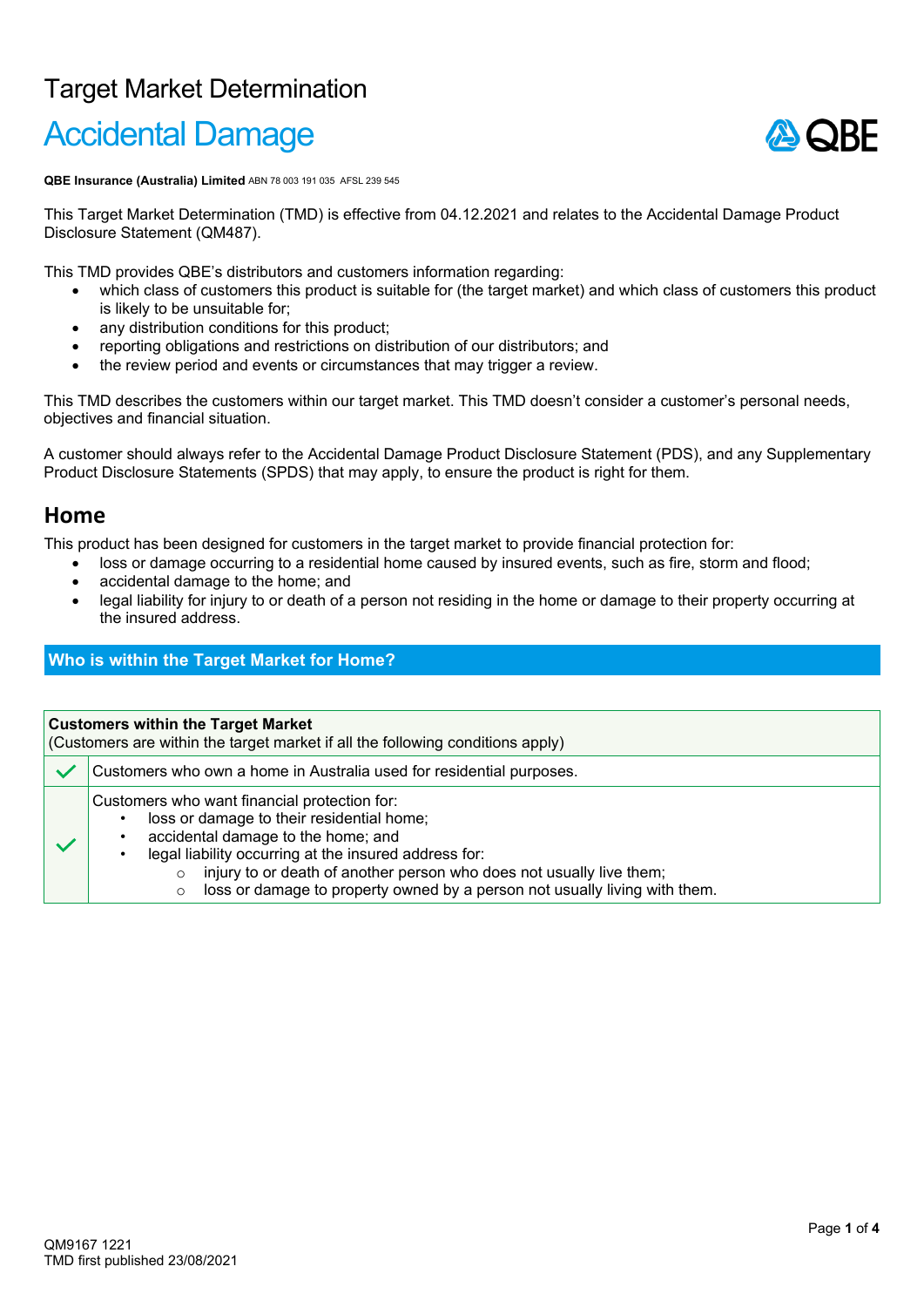| <b>Customers NOT within the Target Market</b><br>(Customers are not within the target market if any of the following conditions apply) |                                                                                                                                                                                                                                                                                                                                 |  |
|----------------------------------------------------------------------------------------------------------------------------------------|---------------------------------------------------------------------------------------------------------------------------------------------------------------------------------------------------------------------------------------------------------------------------------------------------------------------------------|--|
| $\mathsf{X}$                                                                                                                           | Customers whose home is a holiday home.                                                                                                                                                                                                                                                                                         |  |
| X                                                                                                                                      | Customers who rent out either the whole home or part of their home for casual or short-term rental (for example<br>via Airbnb or a similar platform) and want insurance for things such as loss of rent or rent default.                                                                                                        |  |
| $\mathsf{X}$                                                                                                                           | Customers who rent out their home to a tenant.                                                                                                                                                                                                                                                                                  |  |
| X                                                                                                                                      | Customers whose land or building(s) is used to earn an income or where a business of any kind is being<br>operated. Except for example doing office work in a home office, including working from home for their employer.                                                                                                      |  |
| X                                                                                                                                      | Customers whose home is under construction or undergoing renovations, alterations, additions, or repairs that:<br>involve removal of any part of the roof or an external wall; or<br>٠<br>impact the structure of a building such as removing or changing supporting walls, underpinning,<br>$\bullet$<br>foundations or piers. |  |
| X                                                                                                                                      | Customers whose home is awaiting demolition or in the course of being demolished.                                                                                                                                                                                                                                               |  |
| $\mathsf{X}$                                                                                                                           | Customers whose home is unoccupied and will continue to be for more than 100 consecutive days.                                                                                                                                                                                                                                  |  |
| X                                                                                                                                      | Customers who own a unit(s) within a strata type building, which is required to be insured by a body corporate or<br>similar (if they own a strata building, they should check with the strata legislation in their State or Territory for<br>insurance requirements).                                                          |  |
| X                                                                                                                                      | Customers whose property is a block of flats.                                                                                                                                                                                                                                                                                   |  |
| $\mathsf{X}$                                                                                                                           | Customers who do not own the home they live in (for example a tenant who rents their home from a landlord).                                                                                                                                                                                                                     |  |
| X                                                                                                                                      | Customers whose property is not a standard residential home (for example a shipping container, houseboat,<br>hostel).                                                                                                                                                                                                           |  |
| X                                                                                                                                      | Customers who live by the sea or coastline and want insurance for action of the sea events such as erosion and<br>rising of sea levels, including high and king tide.                                                                                                                                                           |  |
| X                                                                                                                                      | Customers whose home has damage, defects or maintenance needs which makes damage to the property more<br>likely, for example termite damage or a leaking roof.                                                                                                                                                                  |  |
| $\mathsf{X}$                                                                                                                           | Customers who want cover for wear and tear or costs associated with home maintenance.                                                                                                                                                                                                                                           |  |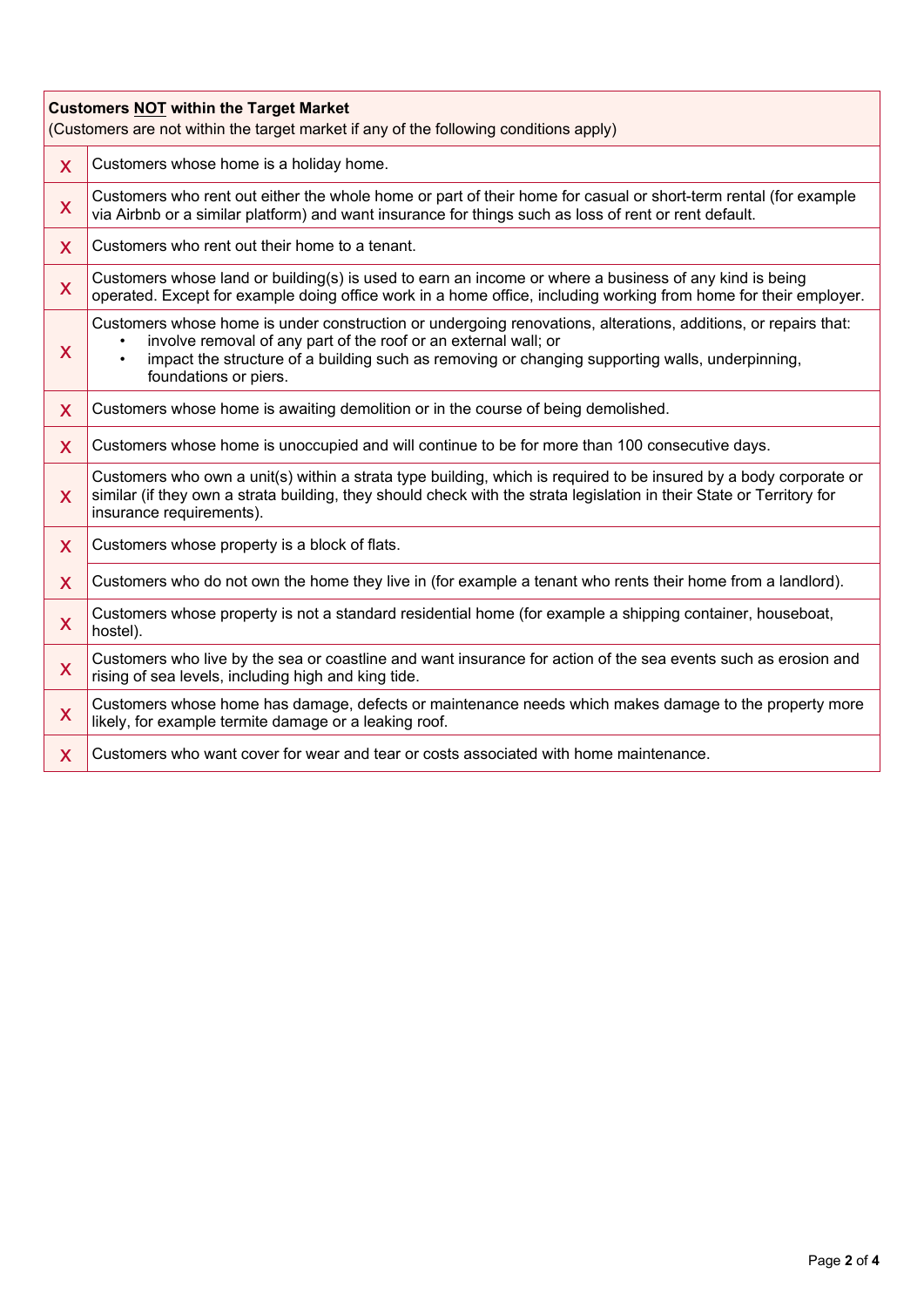# **Contents**

This product has been designed for customers in the target market to provide financial protection for:

- loss or damage occurring to residential home contents caused by insured events, such as fire, storm and flood;
- accidental damage to the home contents; and
- legal liability for injury to or death of another person and loss of or damage to another person's property:
	- o occurring anywhere in the world, other than at the insured address if they own and live in their home; or
		- $\circ$  occurring anywhere in the world if they're a tenant or owner of a strata type property.

It offers optional cover to choose from to enable customers to tailor the product to suit their individual needs.

# **Who is within the Target Market for Contents?**

#### **Customers within the Target Market**

(Customers are within the target market if the following conditions apply)

| Customers whose household contents are in the residence that they own in Australia, that is used for residential<br>purposes.                                                                                                                                                                                                                                                                                                                                                      |  |
|------------------------------------------------------------------------------------------------------------------------------------------------------------------------------------------------------------------------------------------------------------------------------------------------------------------------------------------------------------------------------------------------------------------------------------------------------------------------------------|--|
| Customers whose household contents are in their residence in Australia, that they rent from a landlord, that is<br>used for residential purposes.                                                                                                                                                                                                                                                                                                                                  |  |
| Customers who want financial protection for:<br>loss or damage to their household contents;<br>accidental damage to contents; and<br>legal liability for injury to or death of another person and loss of or damage to another person's property:<br>occurring anywhere in the world, other than at the insured address if they own and live in their<br>$\circ$<br>home; or<br>occurring anywhere in the world if they're a tenant or owner of a strata type property.<br>$\circ$ |  |

# **Customers NOT within the Target Market**

(Customers are not within the target market if any of the following conditions apply) **x** Customers whose contents are in their holiday home. Customers who rent out either the whole home or part of their home for casual or short-term rental (for example  $\mathbf x$ ) wis Airbah are similar platform) and want incurred for things auch as less of rant or rent default. via Airbnb or a similar platform) and want insurance for things such as loss of rent or rent default.  $\chi$  Customers whose contents are within a home they rent out to a tenant. Customers whose land or building(s) is used to earn an income or where a business of any kind is being  $\mathbf x$ operated. Except for example doing office work in a home office, including working from home for their employer. X Customers whose home is unoccupied and will continue to be for more than 100 consecutive days. X Customers whose contents are stored away from the insured address in a non-commercial storage facility, such as a shed or shipping container at an unoccupied property. x Customers who live by the sea or coastline and want insurance for action of the sea events such as erosion and rising of sea levels, including high and king tide. X Customers whose contents are contained within a property that is not a standard residential home (for example a stationing container househoot hostel) shipping container, houseboat, hostel). x Customers who want cover for wear and tear or costs associated with maintenance.